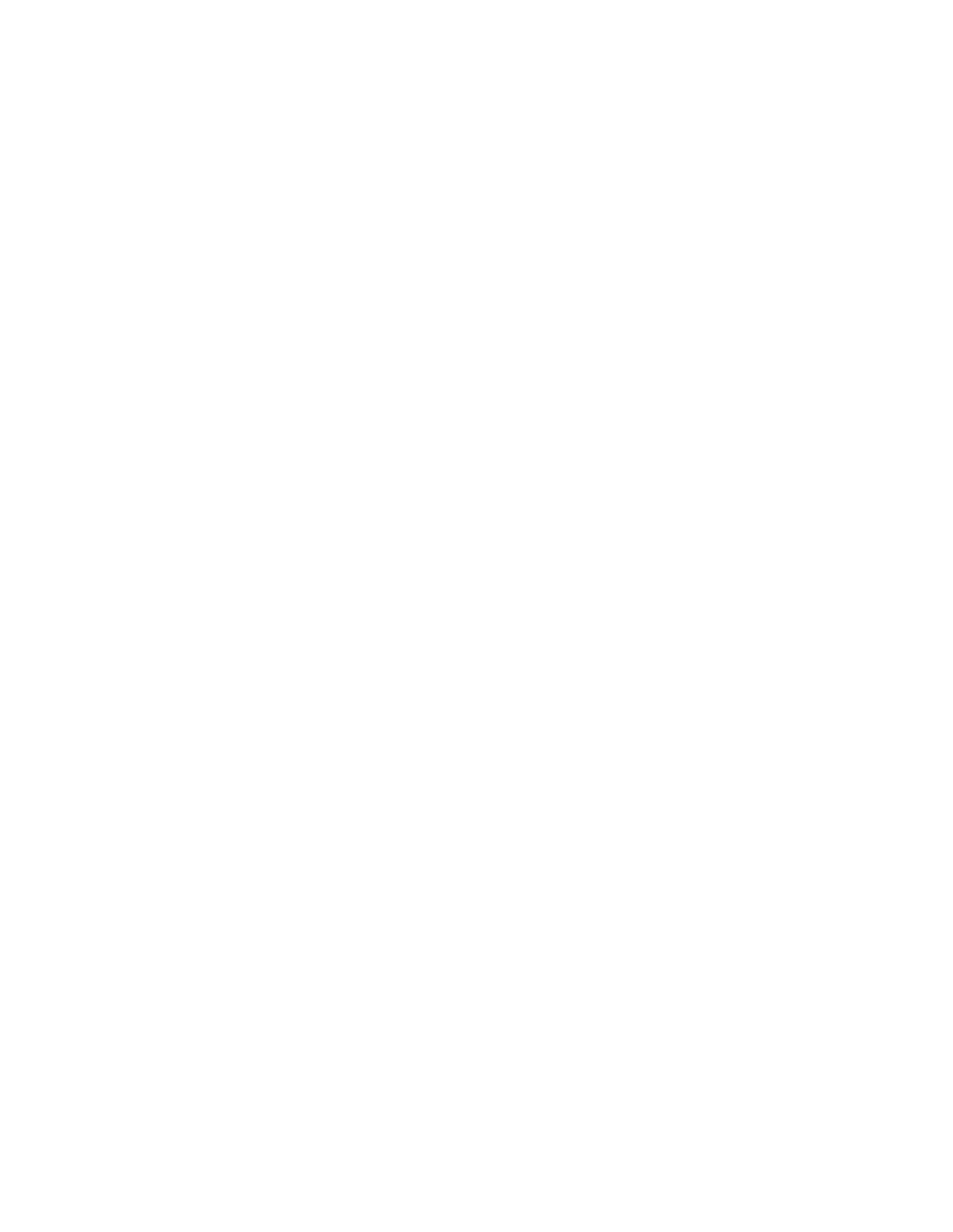## *How many soil water content measurements are enough?*

*This application note provides basic statistical methods used to determine the number of measurements needed to provide a specific level of confidence that the soil water content of a given area has been adequately characterized.*

## **Spatial Variability of Soil Water Content**

Soil water content can vary significantly among several locations which are near each other and apparently similar. Water content measurements using the most accurate methods available provide evidence of significant differences in soil structure and texture even when the measurements are limited to an area of only one square meter. The degree of variability is dependent on many factors including presence of coarse fragments (rocks), micro and macro-faunal activity, erosion, management practice, and plant root activity. The difference in soil physical properties from location to location and the subsequent difference in soil water characteristics is commonly referred to as spatial variability of soil hydraulic properties. Any characterization of an area used to manage or inventory water resources in that area must account for this variability.

#### **Example Data Set**

As an example, Table 1 lists the results of 12 volumetric water content measurements taken within a two meter radius on a wellestablished and level lawn. Below the table are the mean, standard deviation, and range of the table's data.

|  | Table 1. Sample Water Content Data |  |  |  |
|--|------------------------------------|--|--|--|
|--|------------------------------------|--|--|--|

| 10.7         | 7.4  | 12.7 | 12.5 |  |  |
|--------------|------|------|------|--|--|
| 11.9         | 12.5 | 12.1 | 14.0 |  |  |
| 13.4         | 12.5 | 10.2 | 12.5 |  |  |
| 11.9<br>mean |      |      |      |  |  |

stdev 1.74 range 6.6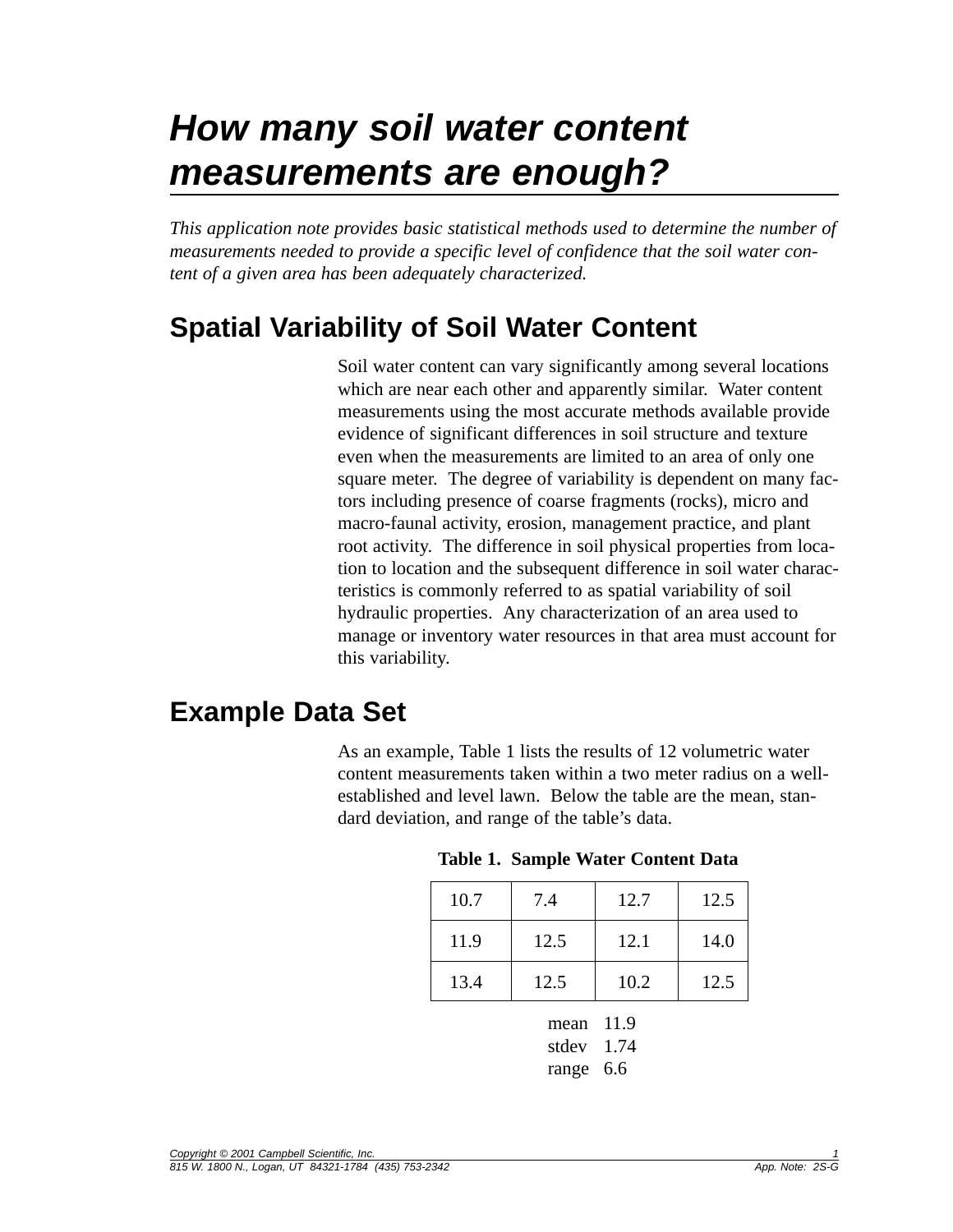### **Confidence Intervals**

Statistical approaches are based on probability theory. Using confidence intervals is a method of expressing probability. Consider measuring the water content at several different locations in a volume of soil. The measurements will differ in value but will be distributed about a mean value. If another measurement is then taken, you can calculate the probability that this measurement will fall within a specific amount below and above the mean value. Conversely, for a specific probability value, you can calculate the water content range that the measured value will likely fall within. The sum of the values that lie below and above the mean value is known as the confidence interval. The confidence interval becomes smaller as the probability increases.

The relationship between confidence interval and probability can be described using the following expressions.

$$
\mu - k \frac{\sigma}{\sqrt{n}} < \overline{x} < \mu + k \frac{\sigma}{\sqrt{n}}
$$
 [1]

Where  $\mu$  is the actual population mean,  $\sigma$  is the actual population standard deviation and n is the number of values used to calculate the mean,  $\bar{x}$ . The confidence coefficient, k, is used to specify a probability value. A probability of 95% or 0.95 could be specified and [1] would then define the range below and above the mean that is the confidence interval. The probability is 95% that a measured mean will fall within the defined interval.

Equation 2 is algebraically identical to Equation 1, but the rearranged form now describes the likelihood that the interval will bracket the actual population mean. The difference is subtle but important.

$$
\overline{x} - k \frac{\sigma}{\sqrt{n}} < \mu < \overline{x} + k \frac{\sigma}{\sqrt{n}} \tag{2}
$$

Equation 2 is based on the assumption the actual population mean and standard deviation are known. Actual values are seldom known. If the values were known, you wouldn't have to measure them. Assuming a normal distribution, correcting for the fact that the actual population standard deviation,  $\sigma$ , must be estimated from measurements, and applying the theory of the Student's tdistribution, Equation 2 becomes: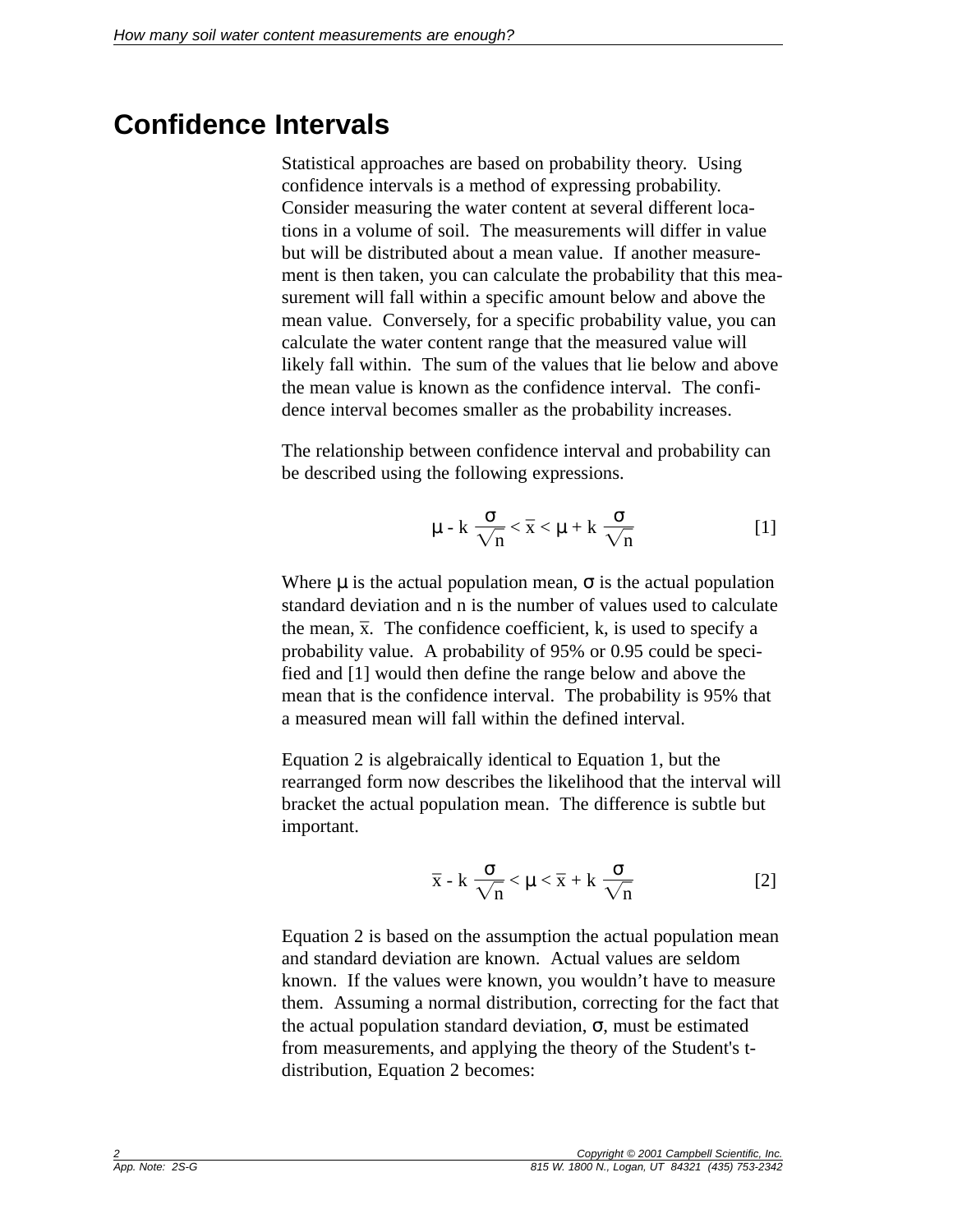$$
\overline{x} - t \frac{s}{\sqrt{n}} < \mu < \overline{x} + t \frac{s}{\sqrt{n}}
$$
 [3]

Where s is the estimate of  $\sigma$  that's based on the measurements and t is the value obtained from a table of Student's t -values. Using the Student's t-distribution corrects the normal distribution for the number of measurements taken or degrees of freedom.

Consider the data presented in Table 1. If a probability value of 0.95 is acceptable, Equation 3 can be used to define the confidence interval. For this data, the mean is 11.9 and the standard deviation is 1.74. With 11 degrees of freedom, the Student's t value is 2.201. The Student's t-distribution is symmetrical, and the probability of 0.95 implies 0.025 is on both sides of the mean. For most tables, to choose a t value for 0.95, you use the value listed for 0.975 (i.e., 1.0-0.025). However, some tables do it differently and you'd use the value listed for 0.025. Entering those values into Equation 3, you get confidence interval values of 10.79 and 13.00. In summary, there is a 95% probability that the mean water content lies between the water content range of 10.79% to 13.00%. For this example, the depth of water associated with the range is 0.44 cm in a 20 cm profile.

#### **Minimum Number of Samples**

When the the sample mean and standard deviation are known and a confidence interval is chosen, Equation 4 can be used to determine the minimum number of randomly taken measurements.

$$
N = \frac{4t^2s^2}{L^2} \tag{4}
$$

Where N is the number of water content measurements, and L is the acceptable water content range as defined by the user. For example, the acceptable water content range might be  $\pm 2.5\%$  so L would be 5.0.

Equation 4 relies on a good estimate of the population standard deviation. A useful approach of estimating this is to take several water content measurements then calculate the standard deviation for these measurements. This standard deviation estimate and the associated t value are used in Equation 4. The range is specified by the user and the calculated N value defines the required number of measurements. Using the same s and t values, the number